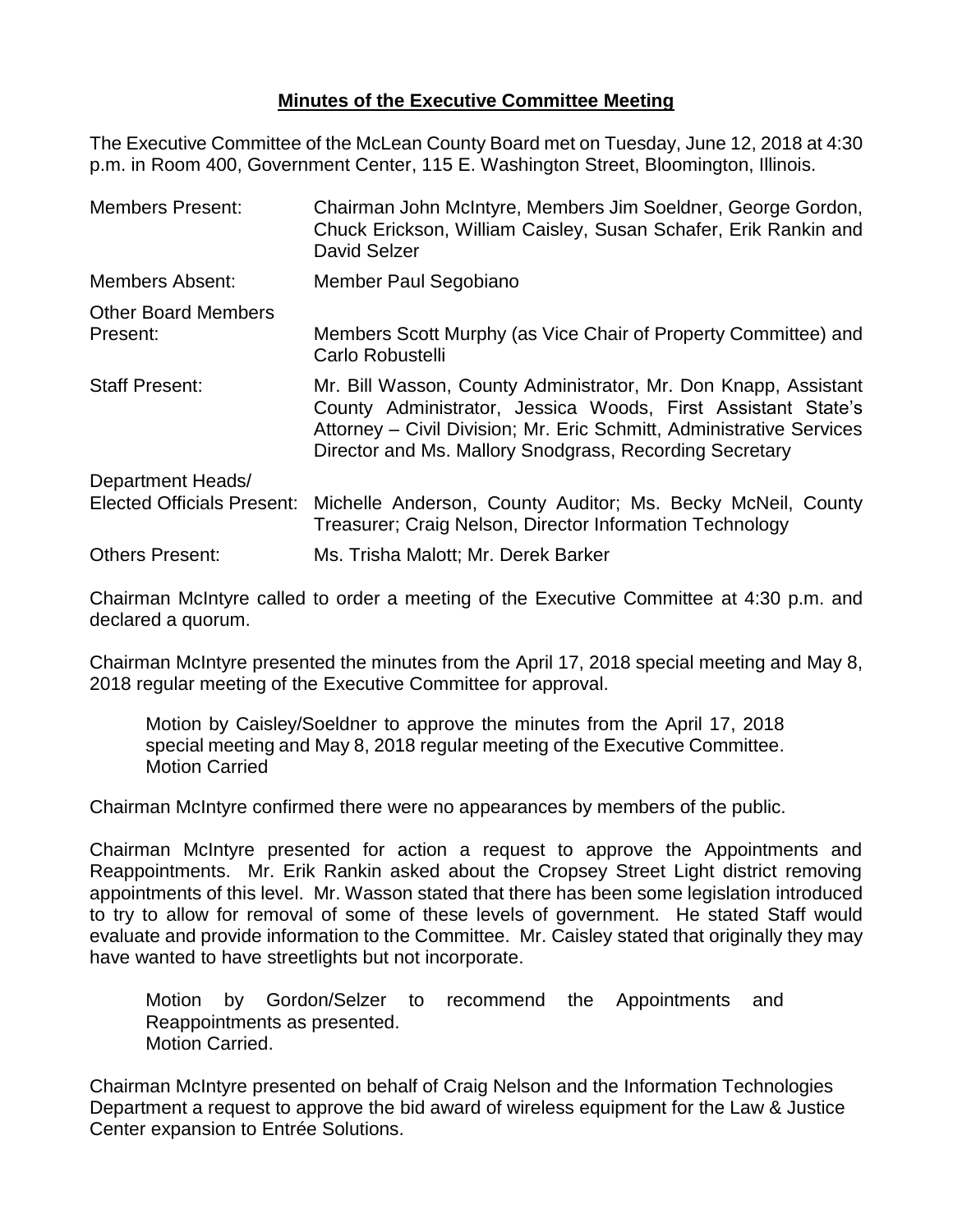Executive Committee Minutes June 12, 2018 Page **2** of **7**

> Motion by Selzer/Murphy to recommend approval of the bid award of wireless equipment for the Law & Justice Center expansion to Entrée Solutions. Motion Carried.

Mr. William Caisley, Chairman of the Transportation Committee indicated they had no items for the Committee today but would have items for the Board next week. Chairman McIntyre asked the Committee if they had any question for Mr. Caisley; hearing none, he thanked Mr. Caisley.

Mr. Scott Murphy, Vice Chairman of the Property Committee indicated they had no items for the Committee today. Chairman McIntyre asked if there were any questions for Mr. Murphy and the Property Committee; hearing none, he thanked Mr. Murphy.

Mr. George Gordon, Chairman of the Justice Committee presented for action a request to approve an Emergency Appropriation Ordinance amending the McLean County Fiscal Year 2018 Combined Annual Appropriation and Budget Ordinance General Fund 0001, Circuit Clerk 0015.

Motion by Gordon/Caisley to recommend approval of an Emergency Appropriation Ordinance amending the McLean County Fiscal Year 2018 Combined Annual Appropriation and Budget Ordinance General Fund 0001, Circuit Clerk 0015 Motion Carried.

Mr. Gordon presented for action to request to approve an Intergovernmental Grant Agreement between the State of Illinois, Illinois Emergency Management Agency and County of McLean. Mr. Caisley stated this was an example of bureaucratic excess as it is 36 pages to get a grant for less than \$4,000.

Motion by Gordon/Schafer to recommend approval of Request approval of Intergovernmental Grant Agreement between the State of Illinois, Illinois Emergency Management Agency and County of McLean. Motion Carried.

Mr. Gordon presented for action a request to approve an Emergency Appropriation Ordinance amending the McLean County Fiscal Year 2018 Combined Annual Appropriation and Budget Ordinance for the General Fund 0001, Sheriff Department 0029, EMA Operations 0052 for an additional grant.

Motion by Gordon/ Schafer to recommend approval of an Emergency Appropriation Ordinance amending the McLean County Fiscal Year 2018 Combined Annual Appropriation and Budget Ordinance for the General Fund 0001, Sheriff Department 0029, EMA Operations 0052 for an additional grant Motion Carried.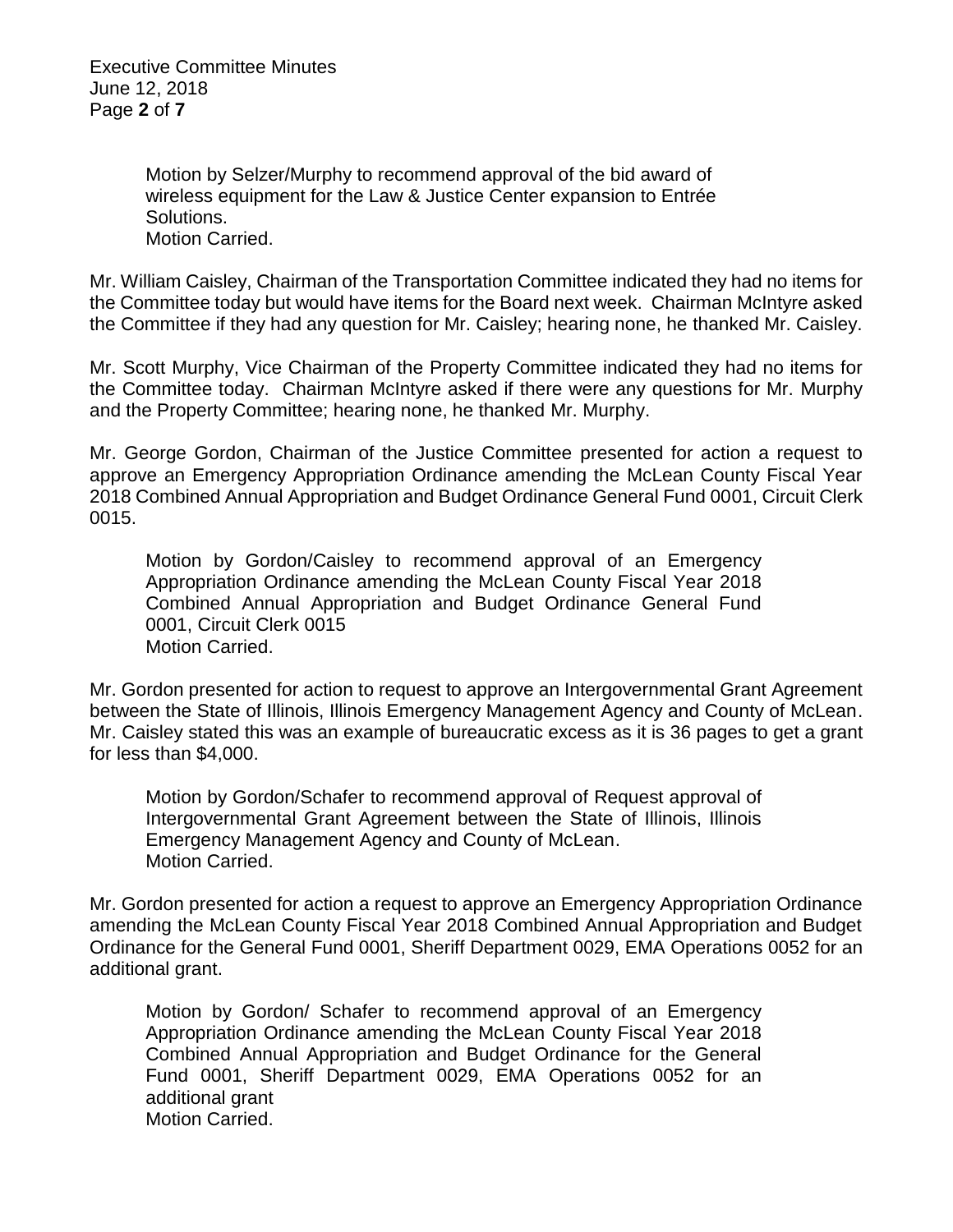Executive Committee Minutes June 12, 2018 Page **3** of **7**

Mr. Gordon presented for action a request to approve an Emergency Appropriation Ordinance amending the McLean County Fiscal Year 2018 Combined Annual Appropriation and Budget Ordinance for the Coroner.

Motion by Gordon/Selzer to recommend approval of Request approval of an Emergency Appropriation Ordinance amending the McLean County Fiscal Year 2018 Combined Annual Appropriation and Budget Ordinance. Motion Carried.

Chairman McIntyre asked if there were any questions for Mr. Gordon and the Justice Committee, hearing none, he thanked him.

Mr. Dave Selzer, Chairman of the Finance Committee presented for action a request to approve an Ordinance of the McLean County Board establishing the Annual Salary of the Circuit Clerk, Auditor and Coroner. Mr. Caisley asked to amend the Ordinance to delete any reference to salary of the Circuit Clerk, County Auditor and Coroner starting January 1, 2021. He stated that he did not feel we should be determining salaries that far out as we could not determine what the economic situation of the County will be at that time. He stated that we do not have do it now and felt we should not do it now. Mr. Rankin stated that a no vote on this motion would get to the same thing as the salaries are already set for 2019 and 2020. Mr. Caisley agreed and withdrew the motion.

Mr. Murphy stated that he felt it was good to do this now because if there is a contested primary for one of these positions the opposing candidate should know the salary before they registered for the primary. Mr. Gordon stated he had conversations with individuals who have concerns about setting the salaries out this far but also had conversations with people who felt that the more pieces that we can put in place about the budget now, will help us with fiscal planning. He stated that based on that he is willing to support. Mr. Soeldner stated that this is the second time coming out of Finance and felt we should pass this and move on to other issues in the County.

Mr. Rankin stated that he struggled with this because he has had difficulty with having this office in the County, not the person in the office, but has supported eliminated the County Auditor position. He stated that he agreed with Judge Caisley that we can't forecast. He also stated that he did not feel, he should be making these decisions since he was not going to be on the County Board and that is should be done after this election. Mr. Rankin stated that he was not in support of this motion for a number of reasons, one of which is that there has been a narrative that this is punitive and based on an individual and not an office. He clarified that he did not say that anyone on the Board was doing that, but that it has been a narrative that is circulating. He stated that if someone wants to place this on the ballot again for the entire office to be eliminated, he would support, endorse and work for that cause as he has always felt that the Auditor's office is an unnecessary layer of bureaucratic control that the County does not need. He stated that if others felt the same way we should not make a decision on the salary at this time. Ms. Schafer agreed with Mr. Gordon's statement about planning or setting guidelines for the future and reminded the Committee that this could be changed any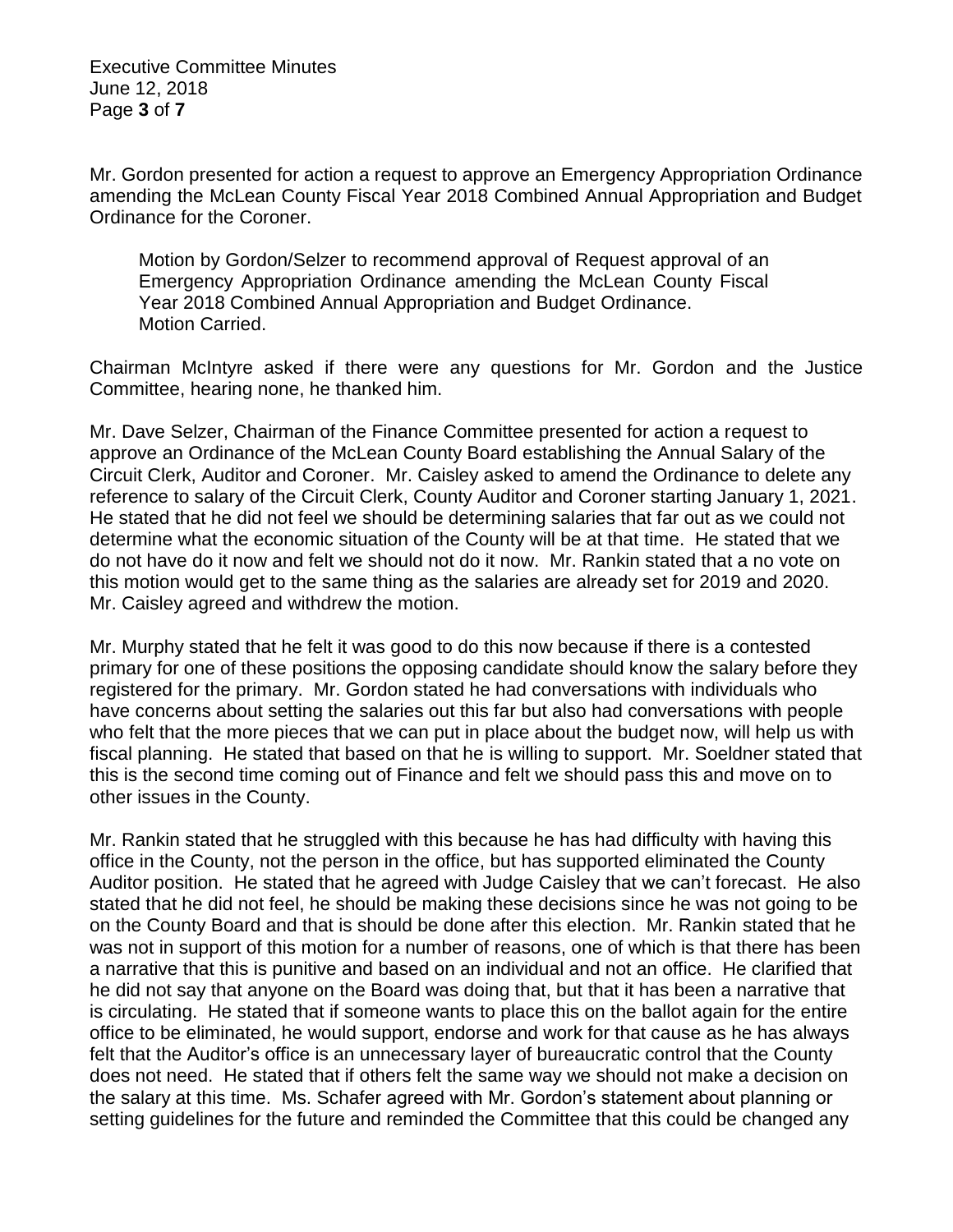Executive Committee Minutes June 12, 2018 Page **4** of **7**

time in the next two years. Ms. Schafer stated that the Committee needed to remember that while this is an elected public office it is also a job.

Mr. McIntyre stated he understood the thoughts on either side. He said that overall budget planning has become difficult so he felt having a plan was a good thing. Mr. McIntyre also pointed out that capital projects requires some planning. Mr. Rankin asked him if he was in favor of or against this item. Mr. McIntyre stated that he would be in favor of it at this time. Mr. Rankin stated that voting on these salaries now is breaking tradition. He stated he had asked for a percentage that the County Auditor's workload had been reduced, but no one had been able to put a number to that reduction, so when he made the recommendation to reduce the salary by \$25,000 it was a number he put out there and was not based on numbers. He stated he felt that was another reason he struggled with this decision. He said that while he did not feel the position was a necessary position he did feel the Board and Administrator should have maximum financial flexibility when constructing the budget. Mr. Rankin stated that while he agreed with Ms. Schafer that we can change, he felt that once we set the salaries it does become more difficult to go back. He stated that this is making a commitment with some saying that need to commit amount so person running for position is aware of salary and for that reason, it should be difficult to change it again. Mr. McIntyre said that Mr. Rankin has used the term flexibility but he would point out need for stability. Mr. Rankin said that \$25,000 is not going to save the County, and if it were presented as such then this was a game.

Mr. Caisley stated that judicial salaries were not increased for six years during a time when inflation was at 14%. He stated that when they were finally given raises there was public outcry as to why Judges were given 30% raises. He stated it was not in the press that they had gone 6 years without a raise and he did not want the same thing to happen again, so recommended waiting to adjust salaries until closer to when they are going to be earned.

Mr. Rankin asked when the deadline would be to put a referendum on the ballot to eliminate the position. Mr. Knapp stated that he thought it was in August.

Motion by Selzer/Soeldner to recommend approval of an Ordinance of the McLean County Board Establishing the Annual Salary of the Circuit Clerk, Auditor and Coroner. Roll call. Selzer yes Rankin no Ms. Schafer yes Mr. Erickson no Mr. Caisley no Mr. Gordon yes Mr. Murphy yes Mr. Soeldner yes Mr. McIntyre yes Motion Carried.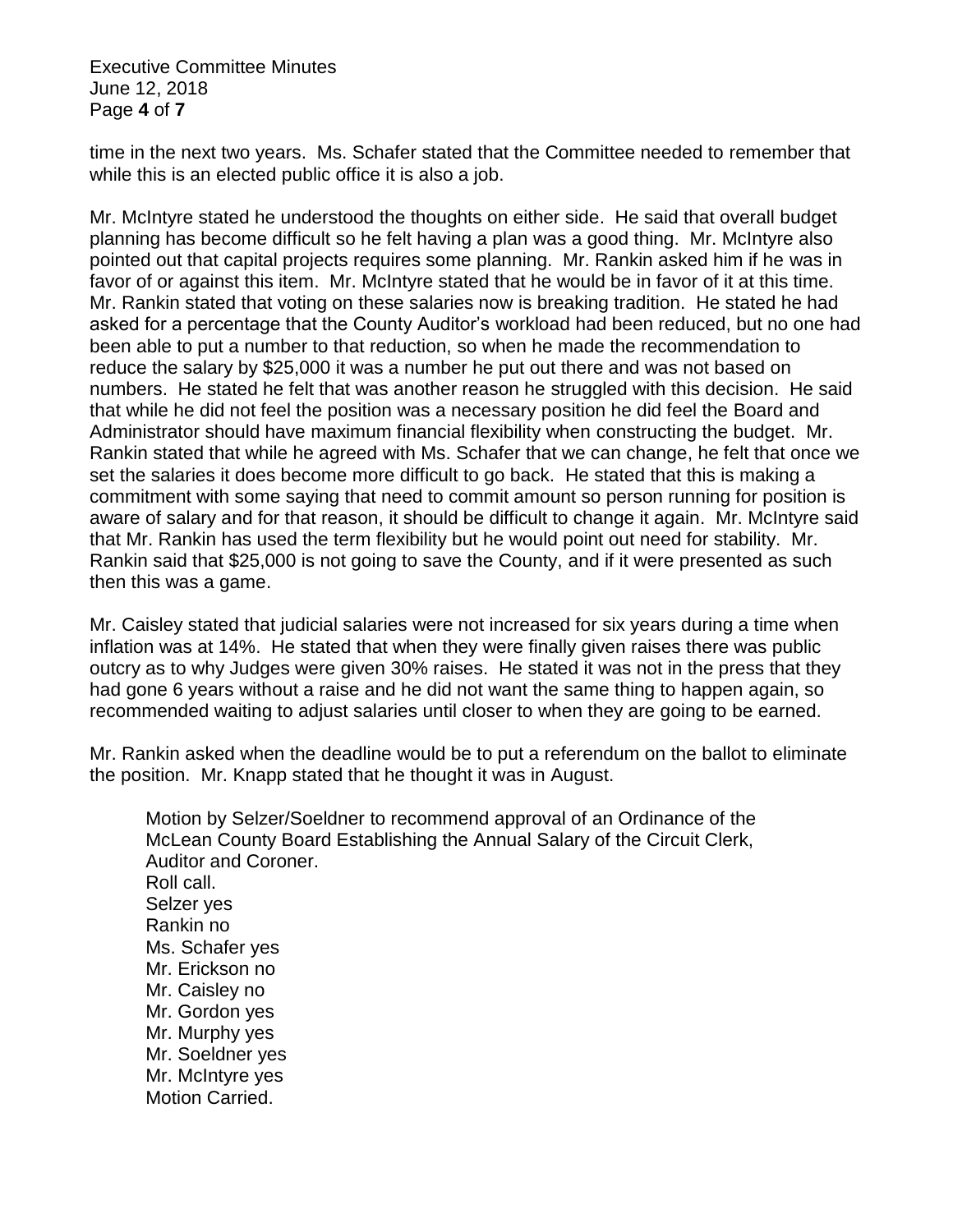Executive Committee Minutes June 12, 2018 Page **5** of **7**

Mr. Dave Selzer, Chairman of the Finance Committee presented for action the acceptance and placement on file of the Comprehensive Annual Financial Report (CAFR) for the Fiscal Year ended December 31, 2017. Mr. Murphy asked that document be amended to add the Treasurer's name to the opening page as well as the 11<sup>th</sup> page of the document. Mr. Rankin asked if it was a printers error or intentional. Mr. Murphy stated that he did not know but the Treasurer's name has been on the document for the last 30 years and was not on it this year. Mr. Selzer stated that he spoke with the auditor today and could not speak to what was done in the past or whether intentional or not, but it was related that 98% of the work on the CAFR was from the Auditor and that is why it was prepared with the Auditor's name.

Motion by Murphy/Schafer to amend the CAFR to add the Treasurer's name to the opening page as well as to the  $11<sup>th</sup>$  page of the document. Motion carried.

Motion by Selzer/Rankin acceptance and placement on File Comprehensive Annual Financial Report (CAFR) for the Fiscal Year ended December 31, 2017 as amended. Motion Carried.

Mr. Dave Selzer, Chairman of the Finance Committee presented for action a request accept and place on file the Popular Annual Financial Report (PAFR) – December 31, 2017. Mr. Rankin stated that he really appreciated having this document, as it is an excellent tool to explain to the constituents what the County does. He thanked the Auditor for putting the document together. Ms. Schafer asked if Treasurer's name should be added to this document as well. Mr. Wasson stated that historically this document has not had both names listed and he believed the names on this document reflected preparation. Mr. Selzer stated that not a lot of County's prepare this document and agreed with Mr. Rankin that it is very user friendly and used by many people and agencies in the County and it is a direct result of the Auditor's office.

Motion by Selzer/Gordon to recommend accept and place on file the Popular Annual Financial Report (PAFR) – December 31, 2017. Motion Carried.

Mr. Selzer presented for action a request to approve an Ordinance for the Prevailing Rate of Public Works Wages for McLean County.

Motion by Selzer/Gordon to recommend approval of an Ordinance for the Prevailing Rate of Public Works Wages for McLean County. Motion Carried. Mr. Caisley voted against.

Mr. Selzer indicated he had no other items for action for the Executive Committee. Chairman McIntyre asked if the Committee had any questions for Mr. Selzer or the Finance Committee; hearing none, he thanked Mr. Selzer.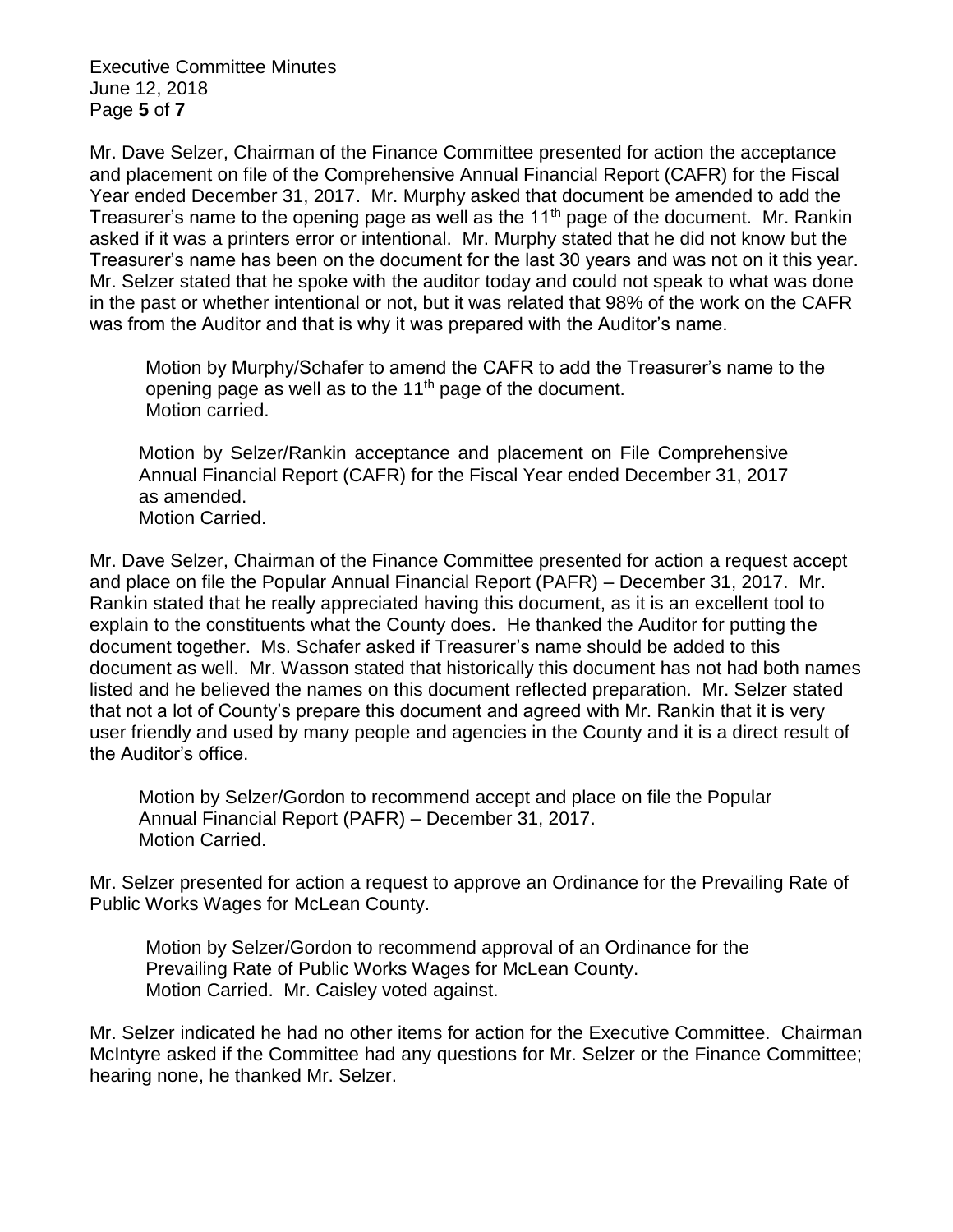Executive Committee Minutes June 12, 2018 Page **6** of **7**

Ms. Schafer indicated they had no items for the Committee today nor would they have any for the Board next week. Chairman McIntyre asked if there were any questions for Chairman Schafer or the Health Committee; hearing none, he thanked Ms. Schafer.

Mr. Chuck Erickson, Chairman of the Land Use and Development Committee indicated they had no items for the Committee today. Chairman McIntyre asked the Committee if they had any questions for Mr. Erickson; hearing none, he thanked Mr. Erickson.

Mr. Bill Wasson, County Administrator presented for action a request to approve an Emergency Appropriation Ordinance amending the McLean County Fiscal Year 2018 Combined Annual Appropriation and Budget Ordinance General Fund 0001, County Board 0001

Motion by Gordon/Caisley to recommend approval of an Emergency Appropriation Ordinance amending the McLean County Fiscal Year 2018 Combined Annual Appropriation and Budget Ordinance General Fund 0001, County Board 0001. Motion Carried.

Mr. Wasson stated they would not have documents to present for action on Item H1b. He stated Staff and a couple of Board members had been reviewing closed minutes, but were not able to prepare summaries for today's meeting.

Chairman McIntyre presented for approval bills as forwarded by the Auditor in the amount of \$259,726.11

## MCLEAN COUNTY BOARD COMMITTEE REPORT PAGE 1 OF 6

AS OF 6/4/2018 **EXPENDITURE SUMMARY BY FUND** 

**Executive Committee** 

| <b>FUND</b> | <b>FUND TITLE</b>                | <b>PENDING TOTAL</b> | <b>PREPAID TOTAL</b> | <b>FUND TOTAL</b> |
|-------------|----------------------------------|----------------------|----------------------|-------------------|
| 0001        | <b>GENERAL FUND</b>              |                      | \$246,487,41         | \$246,487.41      |
| 0136        | <b>VETERANS ASSISTANCE COMM.</b> |                      | \$4,331.20           | \$4,331.20        |
| 0159        | WASTE MANAGEMENT FUND            |                      | \$8,907.50           | \$8,907.50        |
|             |                                  |                      | \$259.726.11         | \$259,726.11      |

COMPAN Mentinge

Motion by Caisley/Murphy to recommend approval of the Executive Committee bills as presented to the Committee by the County Auditor for \$259,726.11. Motion carried.